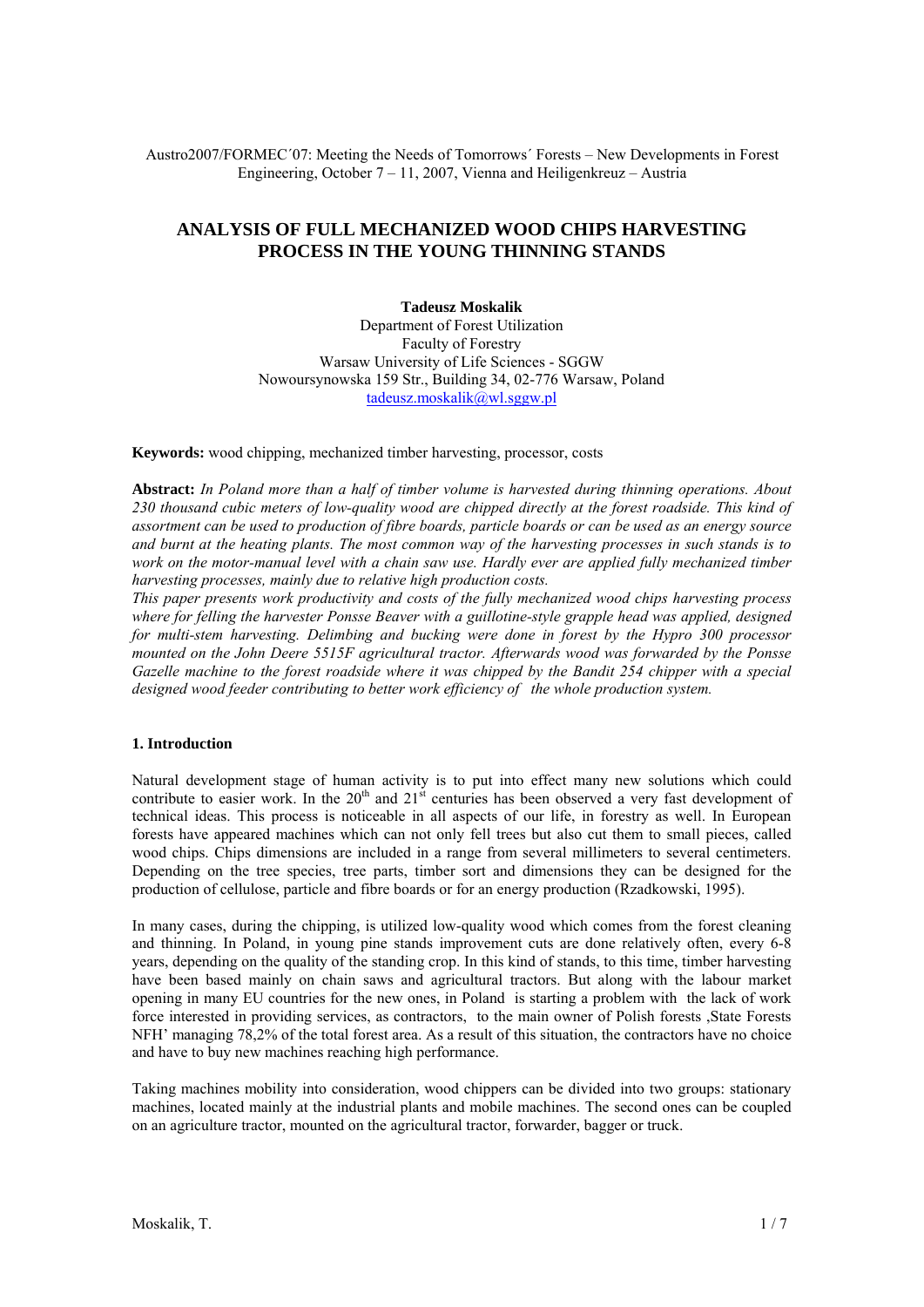This paper presents research results of the Bandit 254 wood chipper work and other machines which fell trees, process them and transport wood.

# **2. Material and method**

The research was carried out in the Gidle Forest District on three forest plots (Table 1). The total number of cut trees came to 4420. The main source of the wood chips harvesting in Poland are Scotch pine stands, where in a young stand age are done improvement cuts like clearing or thinning. In the case of analyzed harvesting plots the second selective thinning was carried out.

| Research location                                            | $1 - 95g$    | $2 - 95i$     | $3 - 50f$     |  |
|--------------------------------------------------------------|--------------|---------------|---------------|--|
| Area [ha]                                                    | 0.70         | 3.18          | 2.15          |  |
| Age of the stand [years]                                     | 34           | 33            | 30            |  |
| Number of cut trees                                          | 396 (566/ha) | 2402 (755/ha) | 1622 (754/ha) |  |
| volume<br>Average<br>stem<br>$\lceil m^3/\text{tree} \rceil$ | 0.07         | 0.06          | 0.06          |  |
| Cutting intensity $[m^3/ha]$                                 | 40.96        | 46.35         | 47.01         |  |

#### **Table 1: Describing of the research plots**

One of the factors determining the possibility of machine driving through the forest area is an appropriate developed net of strip roads. They were established parallel. Distance between strip roads in all three stands was the same - 20 m, which corresponds to a two maximal boom reaches of the harvester. All machines involved in the process are presented in Table 2.

| Machine type                                     | Work place               | <b>Operation</b>   |  |
|--------------------------------------------------|--------------------------|--------------------|--|
| Harvester Ponsse Beaver with EH25 head           | harvesting site          | tree felling       |  |
| Agricultural tractor John Deere 5515F with       | strip road               | delimbing, bucking |  |
| the processor Hypro 300                          |                          |                    |  |
| Forwarder Ponsse Gazelle                         | strip road – forest road | forwarding         |  |
| Agricultural tractor Ursus 1634 with forest road |                          | wood chipping      |  |
| the chipper Bandit 254                           |                          |                    |  |

A time study was carried out using a continuous-timing method. Work efficiency of all machines was analyzed. There were taken into consideration a structure of work day, a productivity rate and costs.

# **3. Results and discussion**

Tree felling was done by the harvester Ponsse Beaver equipped with a guillotine-style grapple head, designed specially for an energy wood harvesting. Originally, according to a producer's assumption, this head can fell and collect several trees. In Polish conditions, in young pine stands, this operation is not so easy to do because of much higher stand density than in Scandinavian countries. For this reason the machine operator could fell mainly one tree and gather it in bundles at the strip road. An achieved productivity rate was not so high and came to 4  $m<sup>3</sup>/h$  (Table 3). It is worth mentioning that in the same conditions a small class harvester, equipped with chain saw head for felling and processing trees can reach comparable work productivity (Moskalik, 2004).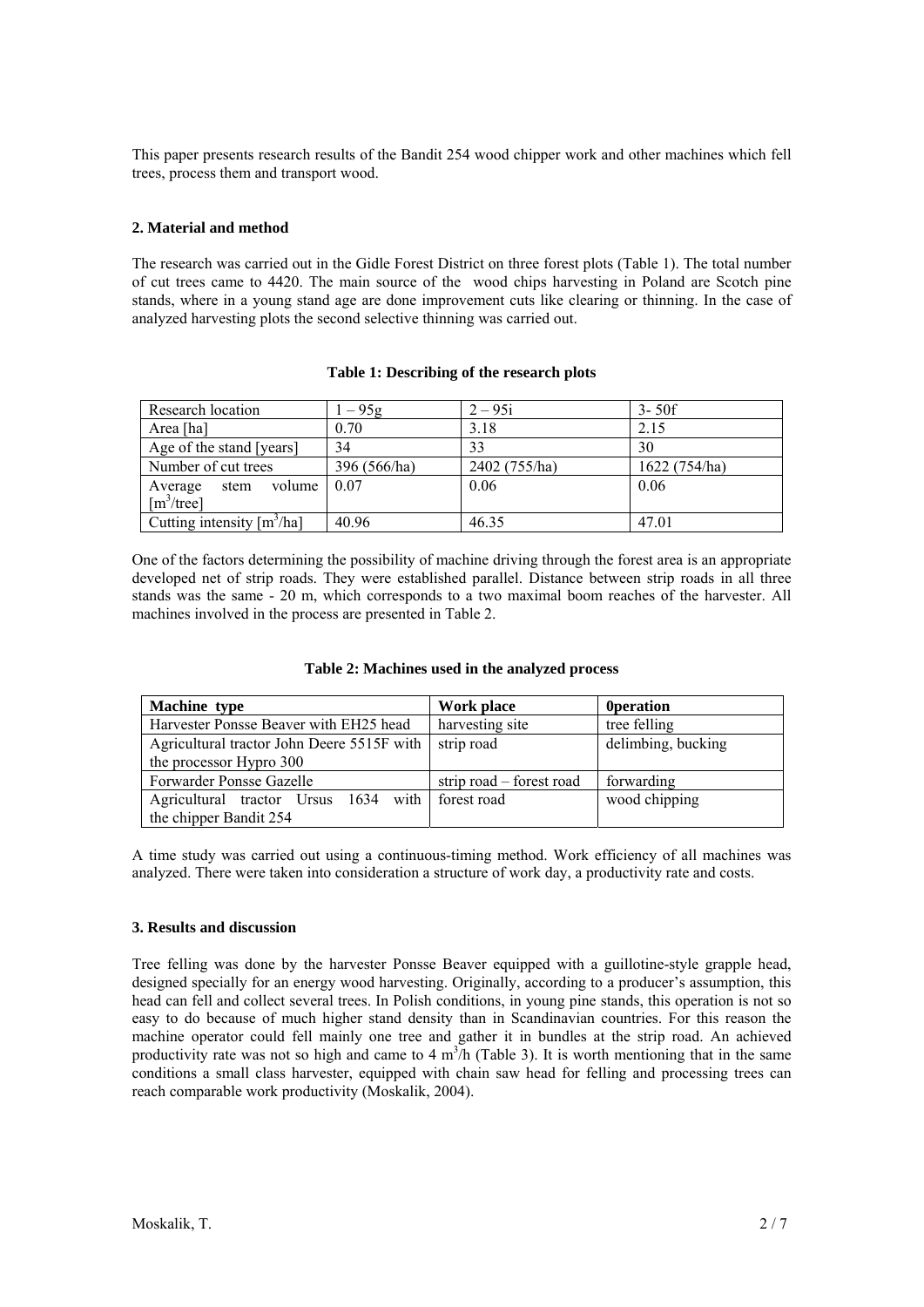Hourly work costs of the harvester depend on work time period during a year. If the machine is used in one shift, it means 8 hours, costs reach 75 €/h. Calculated unit cost of tree felling in analyzed stands is relatively high and is running at  $18.5 \text{ } \infty/\text{m}^3$ .

The collected at the strip road trees were pulled to the processor by a winch mounted at the machine head. This operation was done by a machine operator. Trees were processed individually. Work productivity rate varied from 2.23 to 2.38  $m^3/h$ . Figure 2 shows the hourly work costs of the processor and tractor set. They depend, like at the previous machine, on the work period in a year. Calculated unit costs, by the assumption that work lasts on average one shift, reached 10.1  $\epsilon/m^3$ .

|           | Productivity rate |         |           |         |                        |      |                   |  |  |
|-----------|-------------------|---------|-----------|---------|------------------------|------|-------------------|--|--|
|           | $1 - 95g$         |         | $2 - 95i$ |         | $3 - 50f$              |      | Mean              |  |  |
|           |                   |         |           |         |                        |      | productivity rate |  |  |
|           | $m^3/$            | $m^3/h$ | $m^3/$    | $m^3/h$ | work $m^3/h$<br>$m^3/$ |      | $m^3/h$           |  |  |
|           | work day          |         | work day  |         | day                    |      |                   |  |  |
| Harvester |                   |         |           |         |                        |      |                   |  |  |
| Ponsse    | 40.96             | 4.10    | 43.30     | 4.33    | 40.43                  | 3.37 | 3.93              |  |  |
| Beaver    |                   |         |           |         |                        |      |                   |  |  |
| with EH25 |                   |         |           |         |                        |      |                   |  |  |
| head      |                   |         |           |         |                        |      |                   |  |  |
| Processor | 19.91             | 2.23    | 21.39     | 2.38    | 20.21                  | 2.25 | 2.29              |  |  |
| Hypro 300 |                   |         |           |         |                        |      |                   |  |  |

**Table 3: Productivity rate of the harvester Ponsse Beaver and the processor Hypro 300** 



**Figure 1: Hourly work costs of the harvester Beaver with the EH25 head depending on the working hours in a year**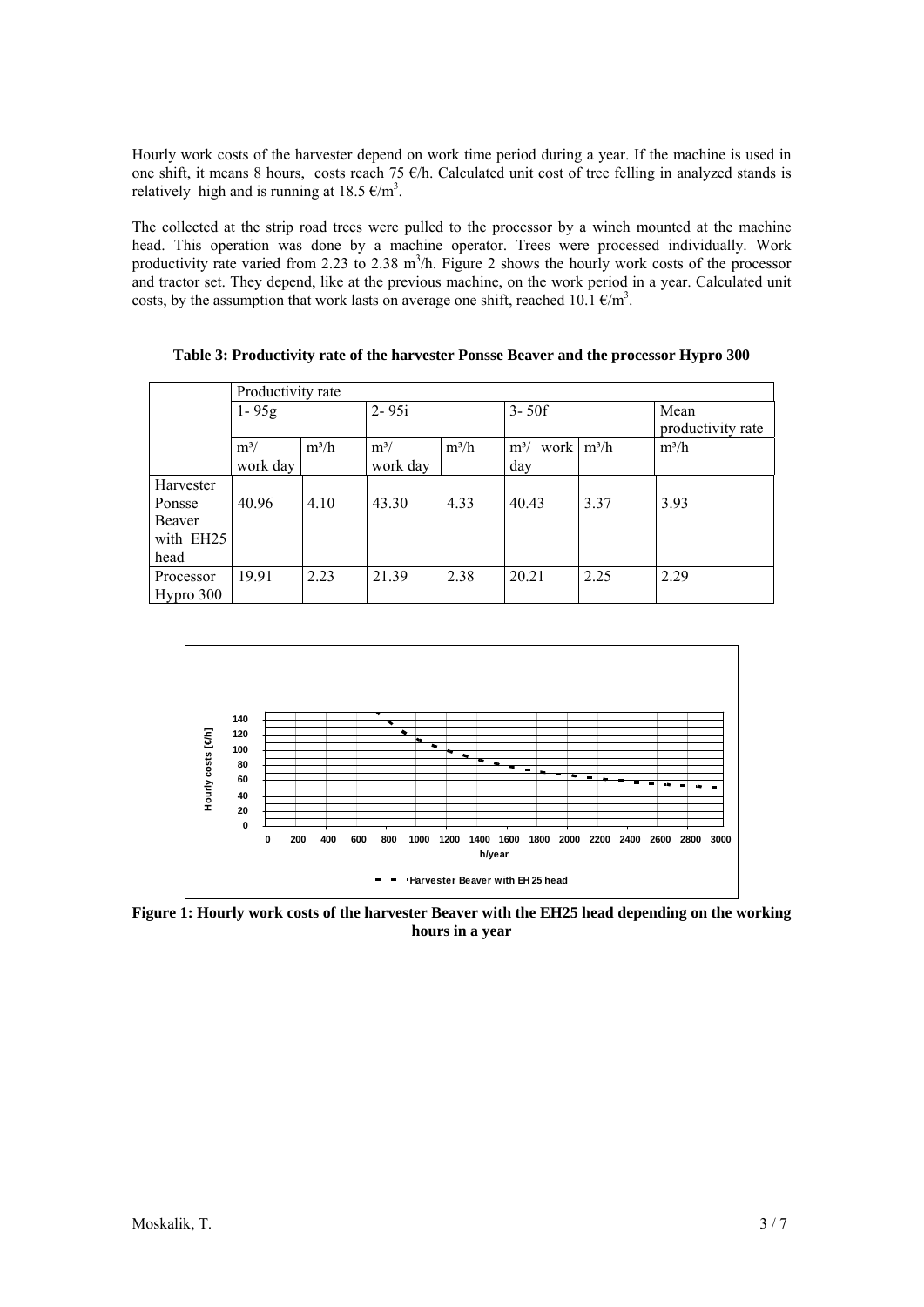

**Figure 2: Hourly work costs of the tractor John Deere 5515F equipped with the processor Hypro 300 depending on the working hours in a year** 

It is worth mentioning that in comparison to operations done on the motor-manual level the achieved costs are much higher. Costs of wood harvesting for an operator equipped with a chain saw, in this kind of stands, are in Poland not higher as  $13 \text{ E/m}^3$ . The main reasons of this situation are high purchase prices of the machines and relatively low productivity rates.

Processed wood was forwarded from the strip roads to the forest road by Ponsse machine Gazelle. The 20 work cycles were measured. The forwarder transported wood on the distances from 100 m up to 950 m. Figure 3 shows a regression line of the machine productivity rate depending on forwarding distance. Adequately were calculated the unit costs (Figure 4). They reached 4.2  $\epsilon/m^3$  at the 500 m forwarding distance.



**Figure 3: Productivity of the forwarder Ponsse Gazelle depending on the forwarding distance**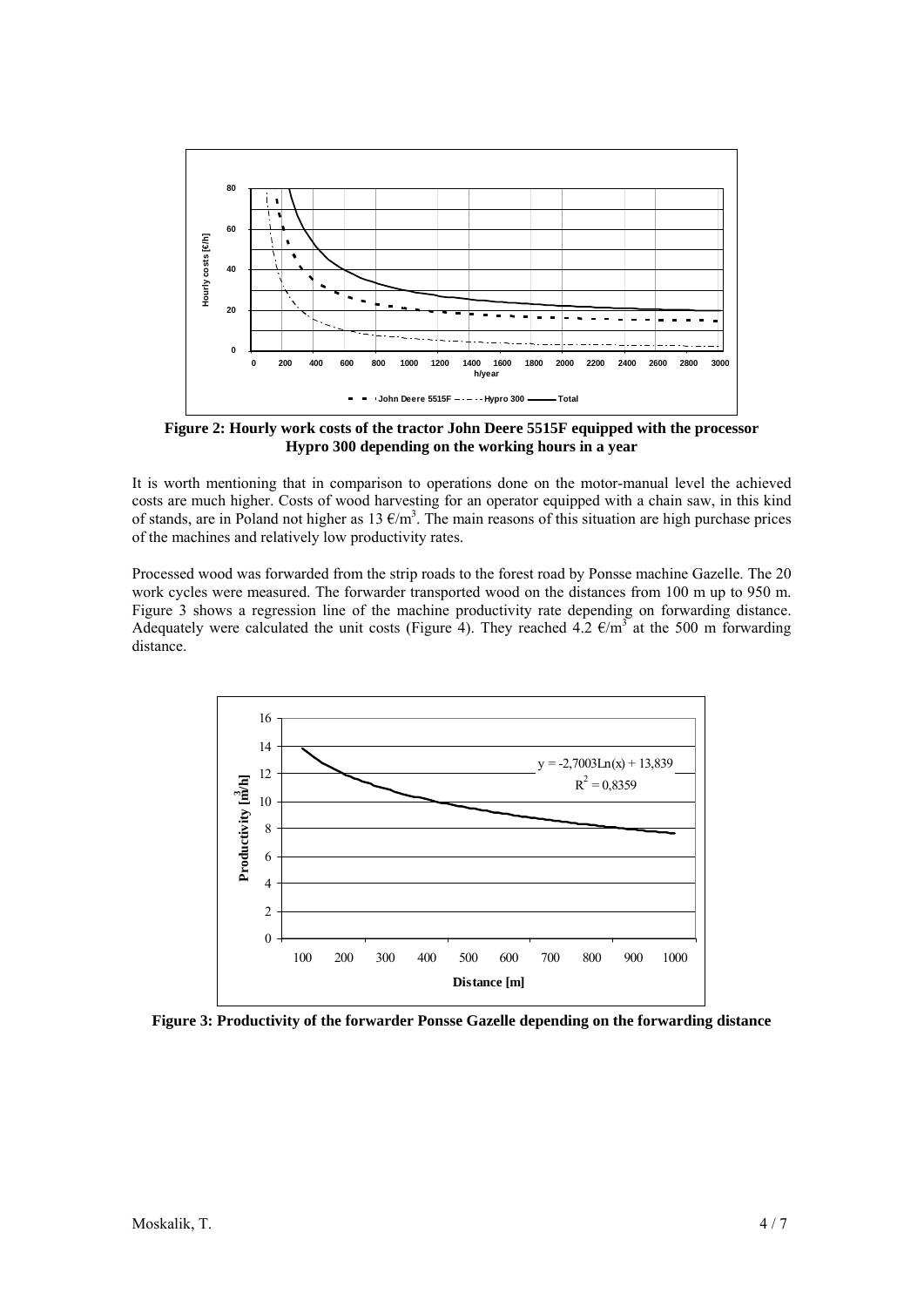

**Figure 4: Unit costs of the forwarder Ponsse Gazelle depending on the forwarding distance** 

The last processing operation was a chipping. There was used the Bandit 254 chipper with a special designed wood feeder. It allowed to reach much higher productivity rates in comparison with a standard equipped machine. During 2-year work period machine produced over 60 thous. m<sup>3</sup> of wood chips. It is a very good result, but so high intensive work caused a significant machine wear.

A 3-day time study of wood chipping was carried out. A pie chart presented in figure 5 shows that the highest share of work time was spent on the chipping, over 60%. Moving to the other places, to new wood piles took 11%.



**Figure 5: Work time structure of wood chipping by the Bandit 254** 

During a study period the chipping productivity rate reached 14.8  $m<sup>3</sup>/h$ . Figure 6 presents hourly work costs of the tractor Ursus 1634 equipped with the chipper Bandit 254, depending on the working hours in a year. Taking into consideration one shift work, at the achieved productivity, unit costs reach 4.9 €/m<sup>3</sup>. It is not different from other Polish research results oscillating between 4-5 €/m<sup>3</sup> (Płotkowski, 2003, Suwała, 2004)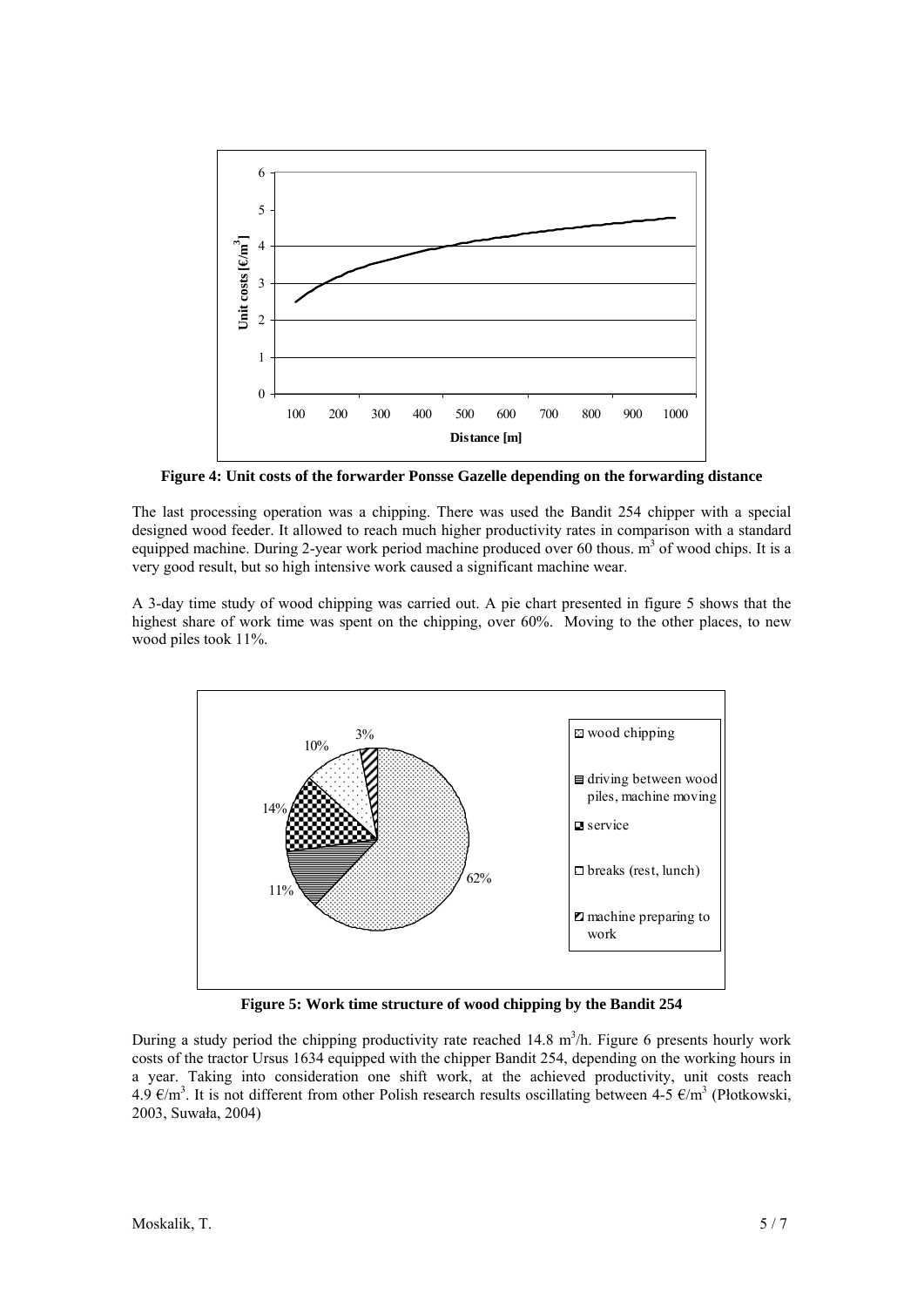

**Figure 6: Hourly work costs of the tractor Ursus 1634 equipped with the wood chipper Bandit 254 depending on the working hours in a year** 

Chipped wood is directly thrown to containers which in the next part of the process are transported by special tractors to the hauling roads and loaded on trucks. The question of efficient production of wood chips is connected to the reduction of transportation costs to the industrial plants (Stampfer and Kanzian, 2006). For that reason, it is necessary to calculate all operations, from the beginning of wood harvesting work to the delivery of wood chips to the plant.

# **4. Conclusions**

In European forestry has been observed a rapid development of the work mechanization level, especially in forest operations connected with timber harvesting. Every year on the market appear new machines which are more and more adjusted to specific forest conditions. On the one hand they should be economically effective; on the other hand they have met all requirements of a balanced forestry management. It concerns particularly young stands where the reduction of damages to trees and soil is very important.

Exploitational analysis of the harvester, equipped with the guillotine-style grapple head, shows that in the Polish forest conditions are reached low productivity rates, which together with relatively high hourly costs contribute to very high unit costs of wood harvesting.

Use effectiveness of the processor Hypro 300 depends on many factors, like mean stem volume of processed trees, wood quality, operator experience, etc. The maximal reached productivity rates are running only at  $2.38 \text{ m}^3$ /h. Therefore, in this situation at the high purchase machine prices unit costs are high as well.

Wood chipping at the forest road is popular in Polish state forests, especially in northern and western parts of the country. This way is utilized about 230 thous.  $m<sup>3</sup>$  of low-quality wood. The chipper Bandit 254 performance, after some improvements, was very high. The machine produces annually about 30 thous.  $m^3$  of wood chips.

An economic analysis of wood chipping benefits should take into consideration, apart from processing operations, a wood supply costs to the plant.